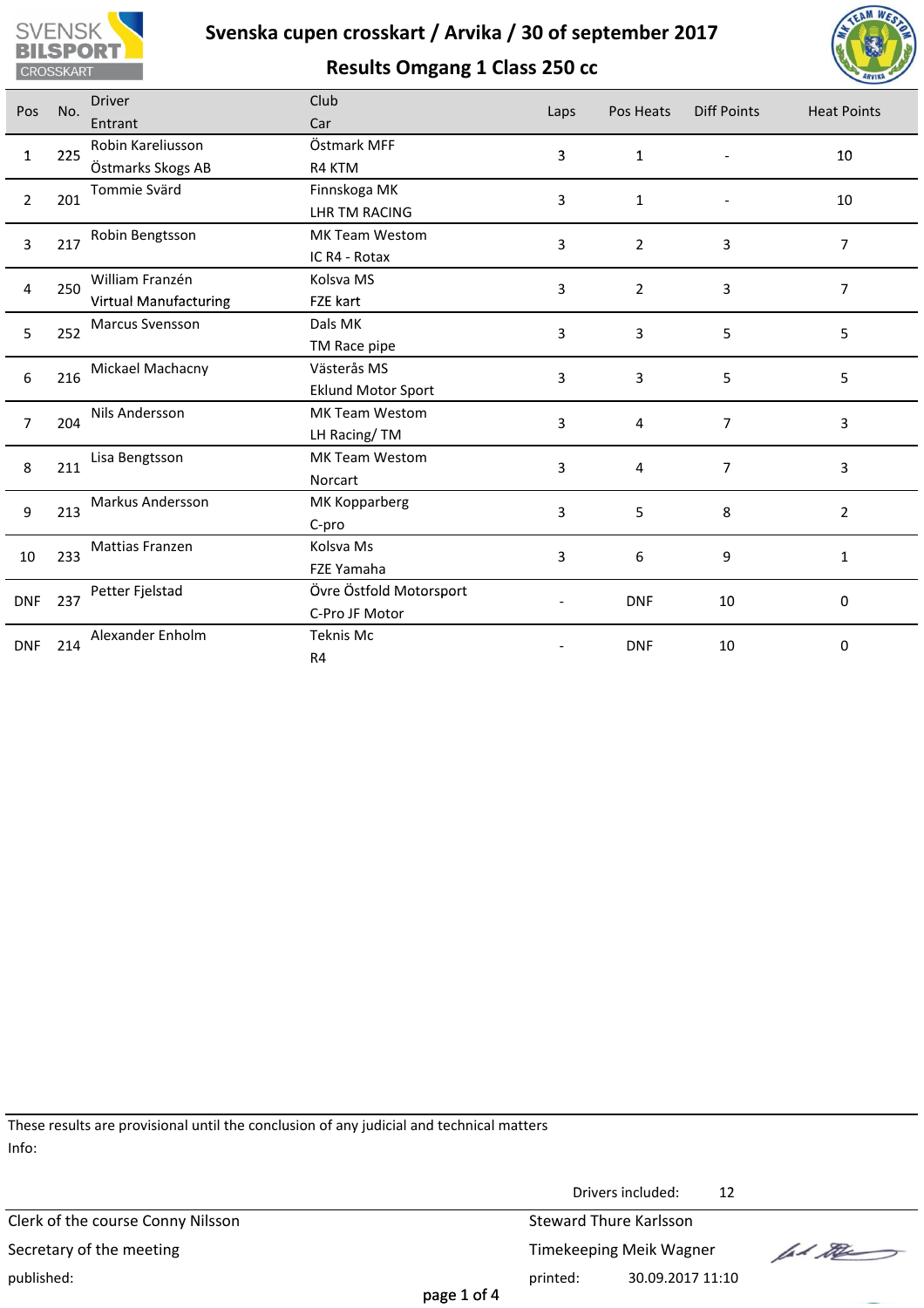

**Results Omgang 2 Class 250 cc**



| Pos              | No. | <b>Driver</b>         | Club                      | Laps           | Pos Heats      | <b>Diff Points</b> | <b>Heat Points</b>  |  |
|------------------|-----|-----------------------|---------------------------|----------------|----------------|--------------------|---------------------|--|
|                  |     | Entrant               | Car                       |                |                |                    |                     |  |
| $\mathbf{1}$     | 213 | Markus Andersson      | MK Kopparberg             | 3              |                |                    | 10                  |  |
|                  |     |                       | C-pro                     |                | $\mathbf{1}$   |                    |                     |  |
| $\overline{2}$   | 204 | Nils Andersson        | MK Team Westom            | 3              |                |                    | 10                  |  |
|                  |     |                       | LH Racing/TM              |                | $\mathbf{1}$   |                    |                     |  |
| $\overline{3}$   | 201 | Tommie Svärd          | Finnskoga MK              | 3              | $\overline{2}$ | 3                  | $\overline{7}$      |  |
|                  |     |                       | LHR TM RACING             |                |                |                    |                     |  |
| $\overline{4}$   | 214 | Alexander Enholm      | Teknis Mc                 | 3              | $\overline{2}$ | 3                  | $\overline{7}$      |  |
|                  |     |                       | R4                        |                |                |                    |                     |  |
| 5                | 252 | Marcus Svensson       | Dals MK                   | 3              | 3              | 5                  | 5                   |  |
|                  |     |                       | TM Race pipe              |                |                |                    |                     |  |
| $\boldsymbol{6}$ | 225 | Robin Kareliusson     | Östmark MFF               | 3              | 3              | 5                  | 5                   |  |
|                  |     | Östmarks Skogs AB     | R4 KTM                    |                |                |                    |                     |  |
| $\overline{7}$   | 250 | William Franzén       | Kolsva MS                 | 3              | $\overline{4}$ | $\overline{7}$     | 3                   |  |
|                  |     | Virtual Manufacturing | FZE kart                  |                |                |                    |                     |  |
| $\,8\,$          | 233 | Mattias Franzen       | Kolsva Ms                 | 3              | $\overline{4}$ | $\overline{7}$     | 3                   |  |
|                  |     |                       | FZE Yamaha                |                |                |                    |                     |  |
| $\overline{9}$   | 211 | Lisa Bengtsson        | MK Team Westom            | $\overline{3}$ | 5              | 8                  | $\overline{2}$      |  |
|                  |     |                       | Norcart                   |                |                |                    |                     |  |
| 10               | 216 | Mickael Machacny      | Västerås MS               | 3              | 5              | 8                  |                     |  |
|                  |     |                       | <b>Eklund Motor Sport</b> |                |                |                    | $\overline{2}$      |  |
| <b>DNF</b>       | 217 | Robin Bengtsson       | MK Team Westom            | $\overline{2}$ | <b>DNF</b>     | 10                 | $\mathsf{O}\xspace$ |  |
|                  |     |                       | IC R4 - Rotax             |                |                |                    |                     |  |
|                  | 237 | Petter Fjelstad       | Övre Östfold Motorsport   |                |                |                    |                     |  |
| <b>DNS</b>       |     |                       | C-Pro JF Motor            |                | <b>DNS</b>     | 10                 | $\mathbf 0$         |  |
|                  |     |                       |                           |                |                |                    |                     |  |
|                  |     |                       |                           |                |                |                    |                     |  |
|                  |     |                       |                           |                |                |                    |                     |  |
|                  |     |                       |                           |                |                |                    |                     |  |
|                  |     |                       |                           |                |                |                    |                     |  |

These results are provisional until the conclusion of any judicial and technical matters Info:

Drivers included: 12 Clerk of the course Conny Nilsson Steward Thure Karlsson lad the Secretary of the meeting Secretary of the meeting Timekeeping Meik Wagner published: printed: 30.09.2017 13:44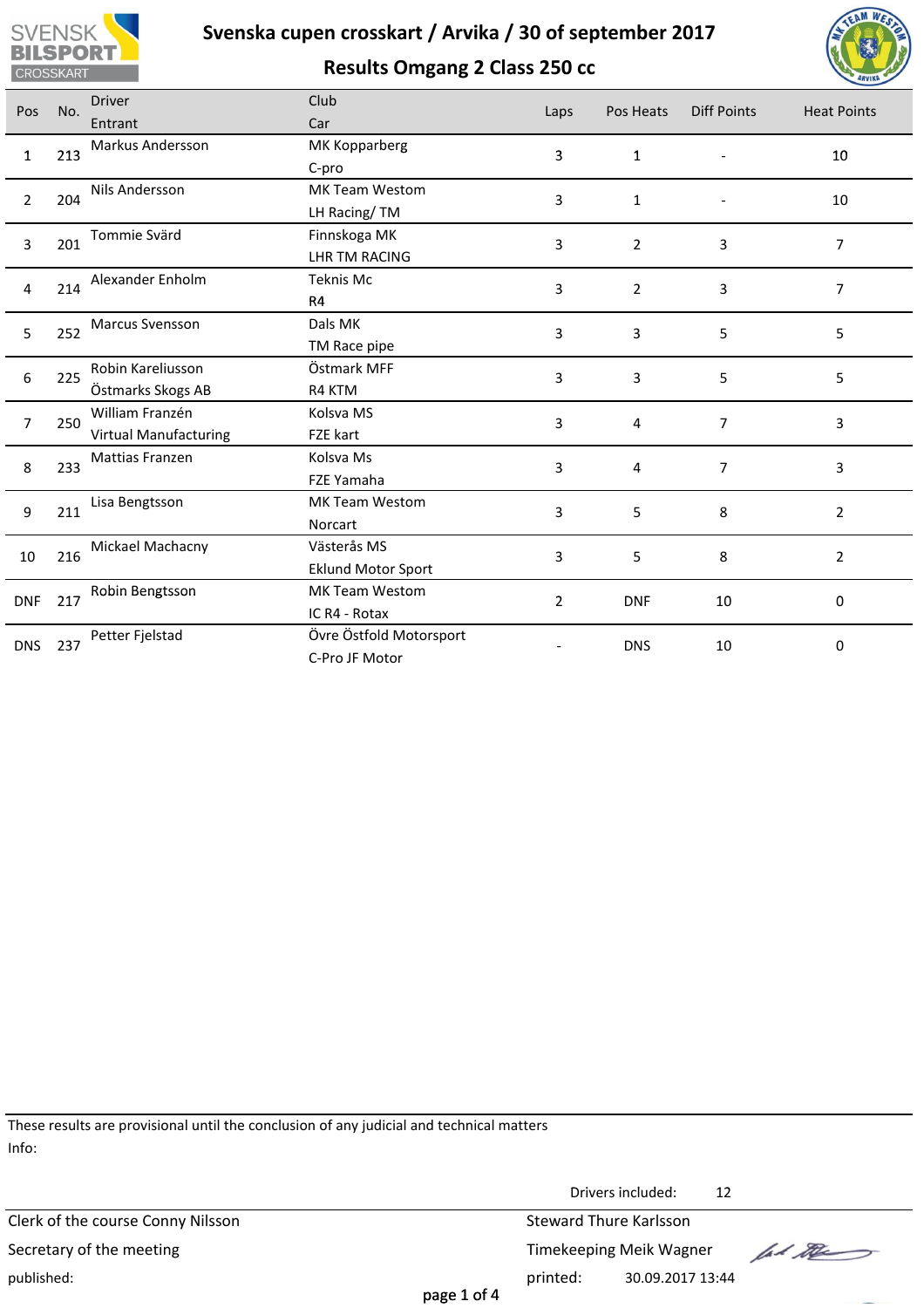

**Results Omgang 3 Class 250 cc**



| Pos            | No. | <b>Driver</b>                | Club                      | Laps           | Pos Heats      | <b>Diff Points</b> | <b>Heat Points</b> |
|----------------|-----|------------------------------|---------------------------|----------------|----------------|--------------------|--------------------|
|                |     | Entrant                      | Car                       |                |                |                    |                    |
| $\mathbf{1}$   | 225 | Robin Kareliusson            | Östmark MFF               | 3              | $\mathbf{1}$   |                    | 10                 |
|                |     | Östmarks Skogs AB            | R4 KTM                    |                |                |                    |                    |
| $\overline{2}$ | 204 | Nils Andersson               | MK Team Westom            | 3              | $\mathbf{1}$   |                    | 10                 |
|                |     |                              | LH Racing/TM              |                |                |                    |                    |
| 3              | 201 | Tommie Svärd                 | Finnskoga MK              | 3              | $\overline{2}$ | $\overline{3}$     | $\overline{7}$     |
|                |     |                              | <b>LHR TM RACING</b>      |                |                |                    |                    |
| 4              |     | Alexander Enholm             | Teknis Mc                 | 3              | $\overline{2}$ | $\mathbf{3}$       | $\overline{7}$     |
|                | 214 |                              | R4                        |                |                |                    |                    |
|                | 250 | William Franzén              | Kolsva MS                 | 3              | 3              | 5                  | 5                  |
| 5              |     | <b>Virtual Manufacturing</b> | FZE kart                  |                |                |                    |                    |
| 6              | 213 | Markus Andersson             | MK Kopparberg             |                |                |                    |                    |
|                |     |                              | C-pro                     | 3              | 3              | 5                  | 5                  |
| 7              | 252 | Marcus Svensson              | Dals MK                   |                |                | $\overline{7}$     |                    |
|                |     |                              | TM Race pipe              | 3              | 4              |                    | 3                  |
|                |     | Mickael Machacny             | Västerås MS               | 3              | 4              | $\overline{7}$     |                    |
| 8              | 216 |                              | <b>Eklund Motor Sport</b> |                |                |                    | 3                  |
|                |     | Lisa Bengtsson               | MK Team Westom            | 3<br>5         |                |                    |                    |
| 9              | 211 |                              | Norcart                   |                |                | 8                  | $\overline{2}$     |
|                |     | Petter Fjelstad              | Övre Östfold Motorsport   |                |                |                    |                    |
| <b>DNF</b>     | 237 |                              | C-Pro JF Motor            | $\overline{2}$ | <b>DNF</b>     | 10                 | $\pmb{0}$          |
|                |     | Robin Bengtsson              | MK Team Westom            |                |                |                    |                    |
| <b>DNS</b>     | 217 |                              | IC R4 - Rotax             |                | <b>DNS</b>     | 10                 | 0                  |
|                |     | Mattias Franzen              | Kolsva Ms                 |                |                |                    |                    |
| EXC            | 233 |                              | FZE Yamaha                |                | EXC            | 10                 | $\mathbf 0$        |
|                |     |                              |                           |                |                |                    |                    |
|                |     |                              |                           |                |                |                    |                    |
|                |     |                              |                           |                |                |                    |                    |
|                |     |                              |                           |                |                |                    |                    |
|                |     |                              |                           |                |                |                    |                    |

These results are provisional until the conclusion of any judicial and technical matters Info: No. 233 black flag

|                                   |             |                        | Drivers included:       | 12 |         |
|-----------------------------------|-------------|------------------------|-------------------------|----|---------|
| Clerk of the course Conny Nilsson |             | Steward Thure Karlsson |                         |    |         |
| Secretary of the meeting          |             |                        | Timekeeping Meik Wagner |    | lad the |
| published:                        | page 1 of 4 | printed:               | 30.09.2017 15:47        |    |         |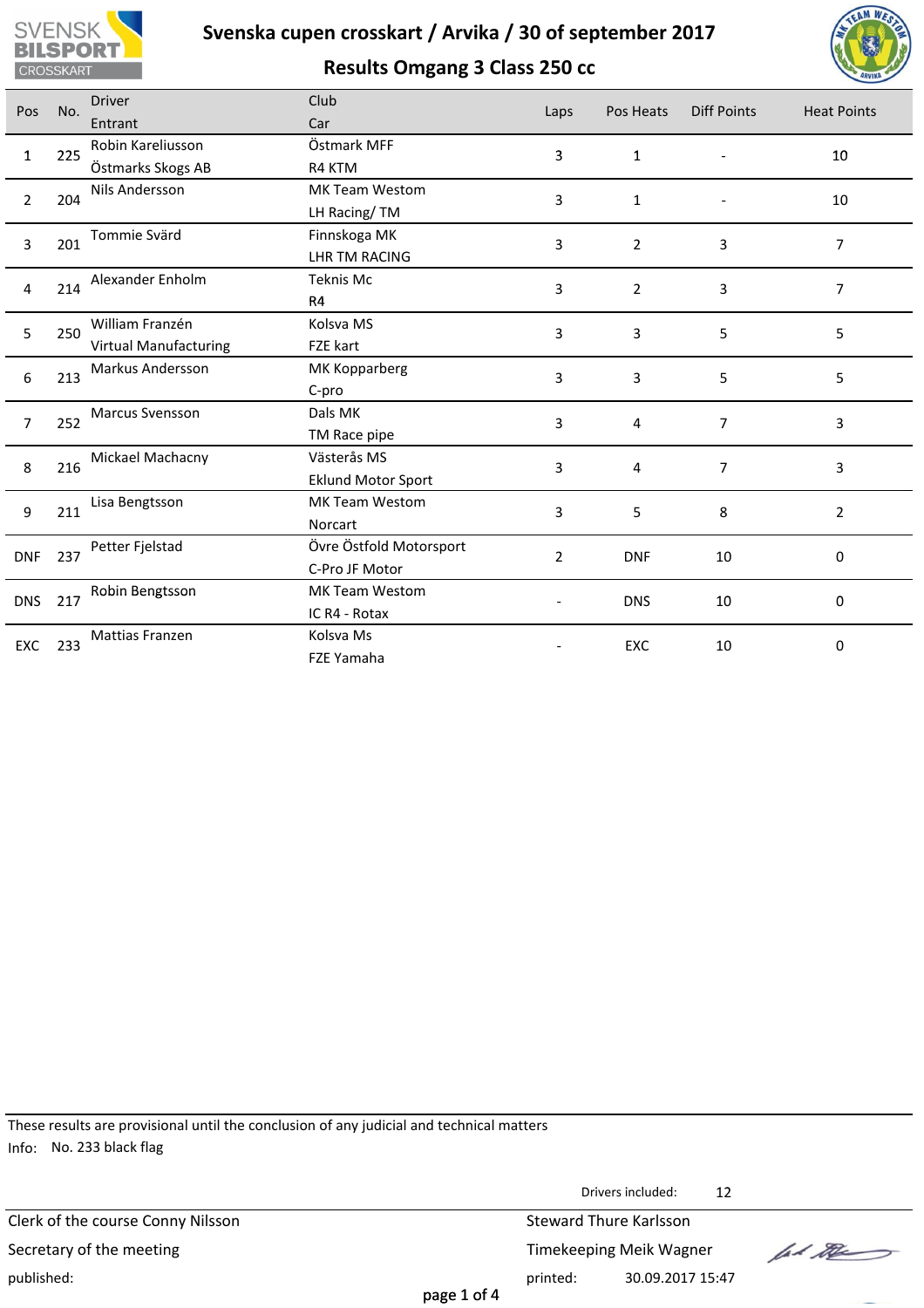





| Pos            | No. | <b>Driver</b>                | Club                      | OMG <sub>1</sub> | OMG <sub>2</sub> | OMG <sub>3</sub> | <b>OMG</b>     | A-Final | <b>B-Final</b> | C-Final | D-Final |
|----------------|-----|------------------------------|---------------------------|------------------|------------------|------------------|----------------|---------|----------------|---------|---------|
|                |     | Entrant                      | Car                       | PTS/Pos          | PTS/Pos          | PTS/Pos          | total          | Pos     | Pos            | Pos     | Pos     |
| 1              | 225 | Robin Kareliusson            | Östmark MFF               | 10               | 5                | 10               | 25             |         |                |         |         |
|                |     | Östmarks Skogs AB            | R4 KTM                    | $\mathbf{1}$     | 3                | 1                |                |         |                |         |         |
| $\overline{2}$ |     | 201 Tommie Svärd             | Finnskoga MK              | 10               | $\overline{7}$   | 7                | 24             |         |                |         |         |
|                |     |                              | <b>LHR TM RACING</b>      | 1                | $\overline{2}$   | 2                |                |         |                |         |         |
| 3              |     | 204 Nils Andersson           | <b>MK Team Westom</b>     | 3                | 10               | 10               | 23             |         |                |         |         |
|                |     |                              | LH Racing/TM              | 4                | 1                | 1                |                |         |                |         |         |
|                |     | 213 Markus Andersson         | MK Kopparberg             | $\overline{2}$   | 10               | 5                |                |         |                |         |         |
| 4              |     |                              | C-pro                     | 5                | $\mathbf{1}$     | 3                | 17             |         |                |         |         |
| 5              |     | 250 William Franzén          | Kolsva MS                 | 7                | 3                | 5                | 15             |         |                |         |         |
|                |     | <b>Virtual Manufacturing</b> | FZE kart                  | 2                | 4                | 3                |                |         |                |         |         |
|                |     | 214 Alexander Enholm         | <b>Teknis Mc</b>          | 0                | $\overline{7}$   | 7                |                |         |                |         |         |
| 6              |     |                              | R <sub>4</sub>            | <b>DNF</b>       | $\overline{2}$   | 2                | 14             |         |                |         |         |
| $\overline{7}$ |     | 252 Marcus Svensson          | Dals MK                   | 5                | 5                | 3                |                |         |                |         |         |
|                |     |                              | TM Race pipe              | 3                | 3                | 4                | 13             |         |                |         |         |
| 8              |     | 216 Mickael Machacny         | Västerås MS               | 5                | $\overline{2}$   | 3                |                |         |                |         |         |
|                |     |                              | <b>Eklund Motor Sport</b> | 3                | 5                | 4                | 10             |         |                |         |         |
| $\mathsf{q}$   |     | 217 Robin Bengtsson          | <b>MK Team Westom</b>     | 7                | 0                | 0                |                |         |                |         |         |
|                |     |                              | IC R4 - Rotax             | 2                | <b>DNF</b>       | <b>DNS</b>       | $\overline{7}$ |         |                |         |         |
|                |     | 211 Lisa Bengtsson           | <b>MK Team Westom</b>     | 3                | $\overline{2}$   | 2                | $\overline{7}$ |         |                |         |         |
| 10             |     |                              | Norcart                   | 4                | 5                | 5                |                |         |                |         |         |
|                |     | 233 Mattias Franzen          | Kolsva Ms                 | 1                | 3                | 0                |                |         |                |         |         |
| 11             |     |                              | FZE Yamaha                | 6                | 4                | EXC              | 4              |         |                |         |         |
|                |     | 237 Petter Fjelstad          | Övre Östfold Motorsport   | 0                | $\mathbf 0$      | 0                |                |         |                |         |         |
| 12             |     |                              | C-Pro JF Motor            | <b>DNF</b>       | <b>DNS</b>       | <b>DNF</b>       | 0              |         |                |         |         |
|                |     |                              |                           |                  |                  |                  |                |         |                |         |         |

These results are provisional until the conclusion of any judicial and technical matters Info

Clerk of the course Conny Nilsson Steward Thure Karlsson Secretary of the meeting Secretary of the meeting Timekeeping Meik Wagner published: printed: 30.09.2017 15:47

Drivers included: 12

lad the

page 1 of 2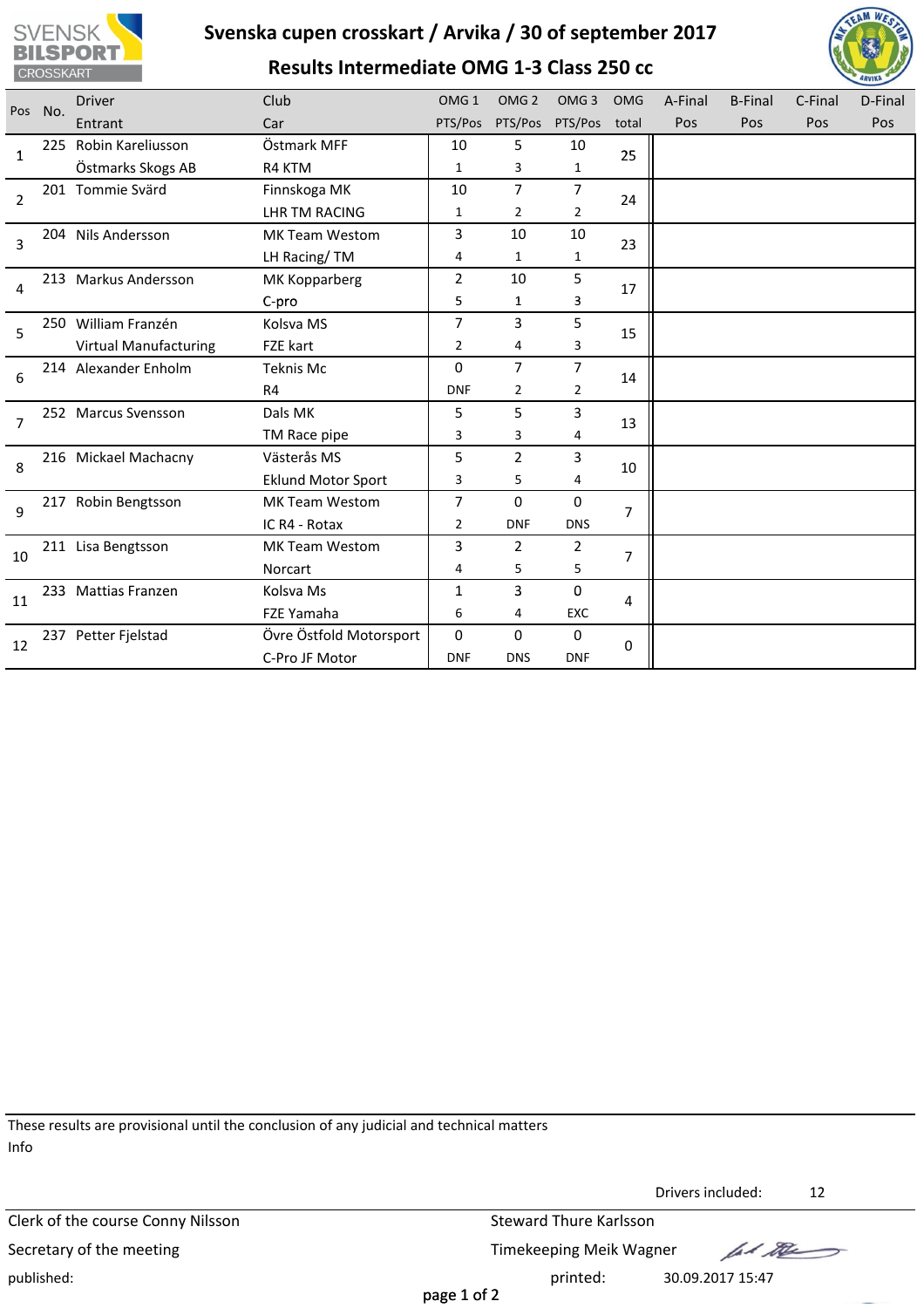

**Class 250 cc**



| <b>Startgrid Final A</b> |     |                        |  |  |  |  |  |  |
|--------------------------|-----|------------------------|--|--|--|--|--|--|
| Pos                      | No. | Name                   |  |  |  |  |  |  |
| 1                        | 225 | Robin Kareliusson      |  |  |  |  |  |  |
| $\overline{2}$           | 201 | Tommie Svärd           |  |  |  |  |  |  |
| 3                        | 204 | Nils Andersson         |  |  |  |  |  |  |
| 4                        | 213 | Markus Andersson       |  |  |  |  |  |  |
| 5                        | 250 | William Franzén        |  |  |  |  |  |  |
| 6                        | 214 | Alexander Enholm       |  |  |  |  |  |  |
| 7                        | 252 | <b>Marcus Svensson</b> |  |  |  |  |  |  |
| 8                        | 216 | Mickael Machacny       |  |  |  |  |  |  |
| 9                        | 217 | Robin Bengtsson        |  |  |  |  |  |  |

lad the  $\rightarrow$